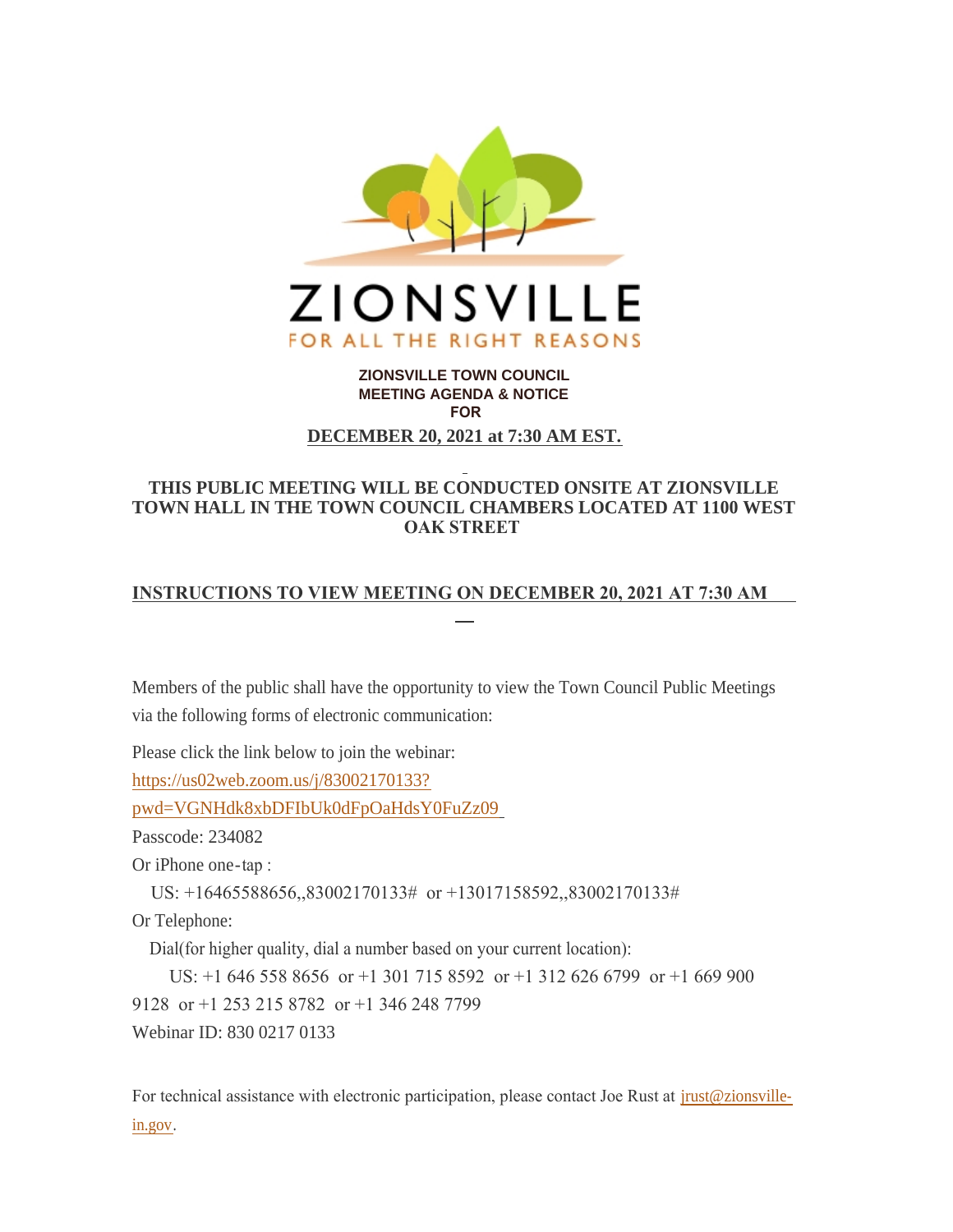**Note on the Request to Speak Agenda Item:** Public speaking at the meeting is limited to addressing those issues on the current agenda only and must be given onsite. There is a three (3) minute time limit per speaker with a total of fifteen (15) minutes for this portion of the agenda.

Those wishing to speak in person must complete a Request to Speak card and submit it to Amy Lacy, Municipal Relations Coordinator ([alacy@zionsville-in.gov](mailto:alacy@zionsville-in.gov)) **prior to the start of the meeting.**

# **ZIONSVILLE TOWN COUNCIL MEETING AGENDA FOR MONDAY, DECEMBER 20, 2021 AT 7:30 A.M. ONSITE MEETING 1100 West Oak Street**

- 1. OPENING
	- A. PLEDGE OF ALLEGIANCE
- 2. APPROVAL OF THE MEMORANDUM OF THE DECEMBER 6, 2021 REGULAR MEETING (Copy Posted)

Documents:

## [DECEMBER 6, 2021 TOWN COUNCIL MEETING MINUTES.PDF](http://www.zionsville-in.gov/AgendaCenter/ViewFile/Item/3098?fileID=3855)

- 3. REQUEST TO SPEAK
- MAYOR/ADMINISTRATION UPDATE 4.
- 5. OLD BUSINESS
	- A. Consideration Of A Resolution Amending The Zionsville Master Development Plan Pursuant To Indiana Code #6-7-4-500, ET, SEQ (Airport Use Plan) Resolution 2021-19

Documents: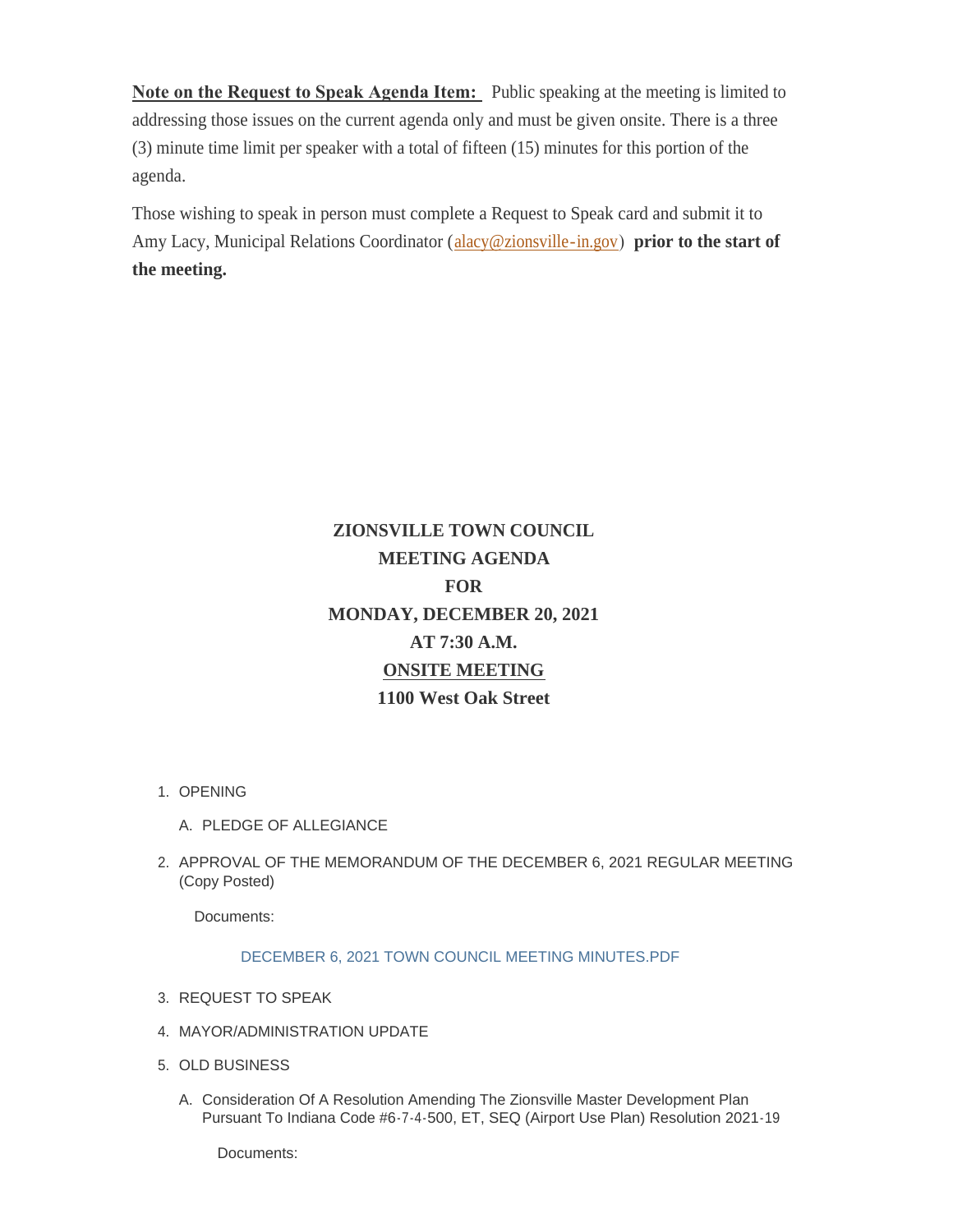[RESOLUTION 2021-19 - ZIONSVILLE AIRPORT LAND USE PLAN FOR](http://www.zionsville-in.gov/AgendaCenter/ViewFile/Item/3100?fileID=3856)  TOWN COUNCIL REVIEW.PDF

B. Consideration Of A Resolution Amending The Zionsville Master Development Plan Pursuant To Indiana Code 36-7-4-500, ET. SEQ. (Zionsville Gateway Area) Resolution 2021-20

Documents:

## [RESOLUTION 2021-20 -ZIONSVILLE GATEWAY STUDY FOR TOWN](http://www.zionsville-in.gov/AgendaCenter/ViewFile/Item/3101?fileID=3857)  COUNCIL REVIEW.PDF

C. Consideration Of An Ordinance For The 2022 Fee Schedule Ordinance 2021-14

Documents:

#### [ORDINANCE 2021-14 - 2022 FEE SCHEDULE.PDF](http://www.zionsville-in.gov/AgendaCenter/ViewFile/Item/3102?fileID=3858)

D. Consideration Of An Ordinance Amending The Ordinance Establishing The Compensation To Be Paid To Officials And Employees Of The Town Of Zionsville, Indiana For Calendar Year 2022 Ordinance 2021-15

Documents:

# [ORDINANCE 2021-15 - 2022 AMENDED ZIONSVILLE SALARY ORDINANCE](http://www.zionsville-in.gov/AgendaCenter/ViewFile/Item/3103?fileID=3859)  W ATTACHMENTS.PDF

E. Consideration Of An Ordinance Establishing The 2022 Budget For Non-DLGF Funds Ordinance 2021-16

Documents:

#### [ORDINANCE 2021-16 -2022 BUDGET NON-DLGF FUNDS.PDF](http://www.zionsville-in.gov/AgendaCenter/ViewFile/Item/3104?fileID=3860)

- 6. NEW BUSINESS
	- A. Public Safety Bonus Discussion
	- B. Consideration Of An Additional Appropriation Resolution (Parks-Golf Course) Resolution 2021-21 PUBLIC HEARING

Documents:

#### [RESOLUTION 2021-21 - ADDITIONAL APPROPRIATION.PDF](http://www.zionsville-in.gov/AgendaCenter/ViewFile/Item/3106?fileID=3861)

C. Consideration Of A Resolution Authorizing Certain Appropriations For Year End Fiscal Administration Resolution 2021-22

Documents:

## [RESOLUTION 2021-22 - YEAR END TRANSFERS.PDF](http://www.zionsville-in.gov/AgendaCenter/ViewFile/Item/3107?fileID=3862)

Consideration Of A Resolution Encumbering Funds Resolution 2021-23 D.

Documents: